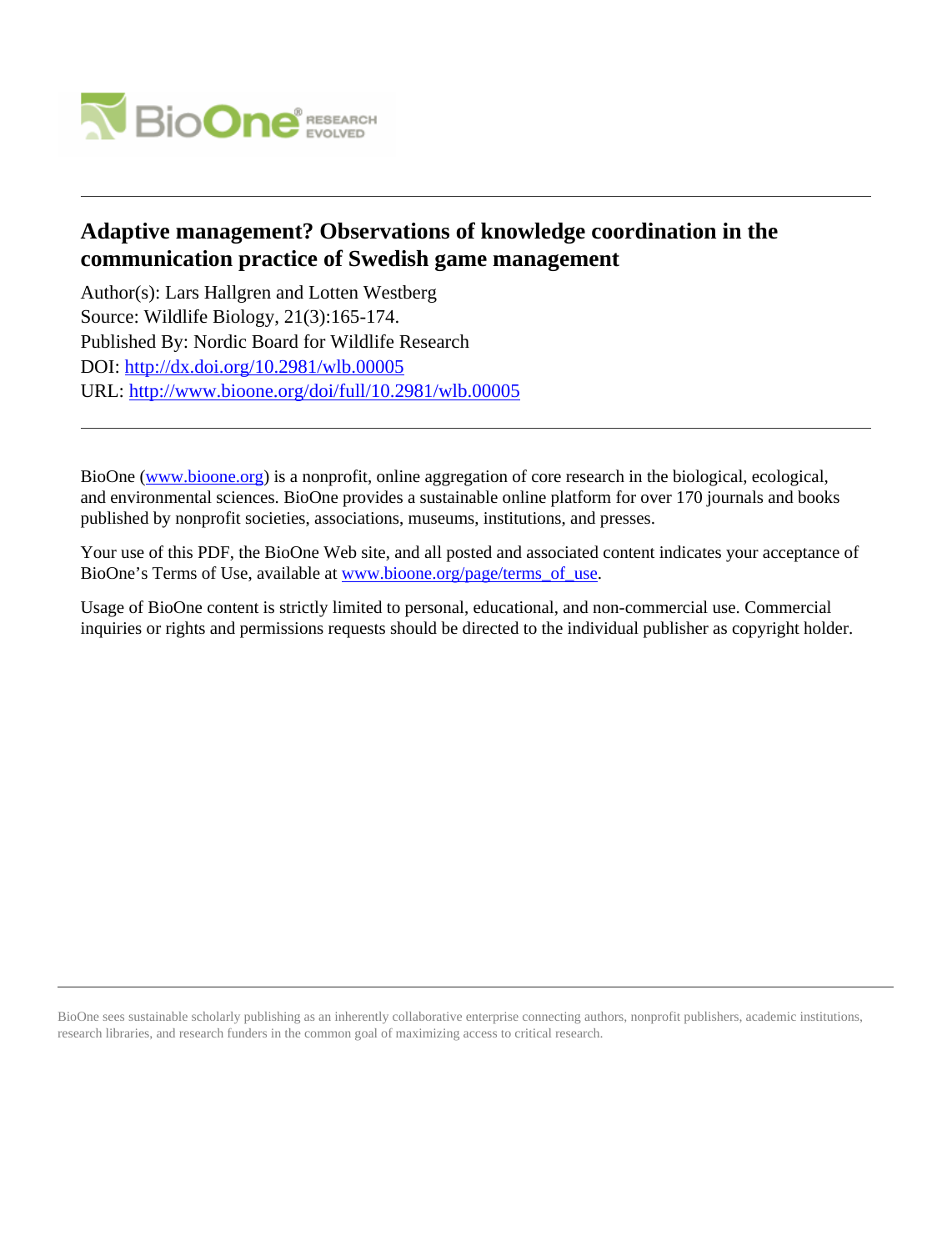# **Adaptive management? Observations of knowledge coordination in the communication practice of Swedish game management**

## **Lars Hallgren and Lotten Westberg**

 *L. Hallgren (lars.hallgren@slu.se) and L. Westberg, Urban and rural development, Swedish University of Agriculture, Box 7012 SE-750 07 Uppsala, Sweden* 

 Modern management of natural resources is guided by the normative theory of adaptive management (AM). Behind this theory lies a strong, albeit implicit, expectation that organisations aiming for AM have the capacity to communicate in a way that facilitates the required coordination of the knowledge perspectives involved. The aim of this article is to discuss the extent to which the communication practice of Swedish game management organisations facilitates coordination of knowledge corresponding to AM. Based on operationalizations of communicative rationality and agonistic pluralism, we use the concepts 'discursive closure' and 'discursive opening' to investigate how the coordination of knowledge is carried out through communication in relatively recently established organisations, the Swedish Game Management Delegations (GMDs). We analyse four communication episodes from GMD meetings and notice that multiple perspectives were expressed (discourse openings) but were not evaluated in a communicative rational way before being closed. The consequences of these closures were that knowledge perspectives with potential relevance, but with unclear validity for game management, were not elaborated upon, in terms of their truth, intelligibility, legitimacy or sincerity, which inhibited AM. The concepts of discursive closure and discursive opening proved useful for investigating communicative capacity. An important question which needs to be addressed to improve communicative capacity for AM is whether it would be practically possible to keep to the agenda and rules of the GMD meetings and still admit discursive openings about differences in perspectives.

 Modern management of natural resources, be it water, forests or, as in the case of this article, game, is guided by the concept of adaptive management (AM). This concept is based on a normative theory emphasising the importance of learning and of: "... integration and legitimacy of knowledge from various sources … " (Stankey et al. 2005 p. 6) for successful and sustainable management (Holling 1978, Gunderson et al. 1995, Bormann et al. 1999). Behind this theory lies a strong, albeit implicit, expectation on communication as a tool for coordination of knowledge from different perspectives. Thus, there seems to be an underlying assumption to the AM theory, that organisations and agencies aiming to follow the principles of AM have the capacity to communicate in a way that facilitates the required knowledge coordination. However, subsequent studies have concluded that this is not the case (cf. Lee 1999, Sandström et al. 2009, Hassler et al. 2013) and that there is a need for more critical analysis of the communication taking place within supposed AM processes and institutions (Cooke and Kothari 2001, Stankey et al. 2005, Arnold et al. 2012).

The aim of this article is to explore and discuss the extent to which the communication practice in Swedish game management organisations facilitates a coordination of knowledge corresponding to AM, as these organisations were explicitly established with this intention. The theoretical assumption on which the exploration is based is that it is possible to achieve a management process characterized by adaptivity only when the communication taking place among the actors involved is orientated towards understanding the perspectives that they present, as well as the differences between these perspectives. Such communication allows the validity of different forms of knowledge to be jointly explored and, where appropriate, incorporated into the management process. This needs to occur also in situations where actors disagree (Buck et al. 2001, Capitini et al. 2004, Stankey et al. 2005). In this paper we use the concepts " discursive closure" (Deetz 1992) and " discursive opening" (Dougherty et al. 2009) to investigate how the coordination of knowledge is carried out through communication. The empirical material used in the analysis was obtained from a post hoc study of a relatively new natural resource management (NRM) organisation, the Swedish Game Management Delegation (GMD).

 In recent decades, Swedish carnivore management has been characterized by disagreements and polarization between groups with different perspectives, where political decisions on preserving and maintaining carnivore populations have been of questionable legitimacy in some groups (Ericsson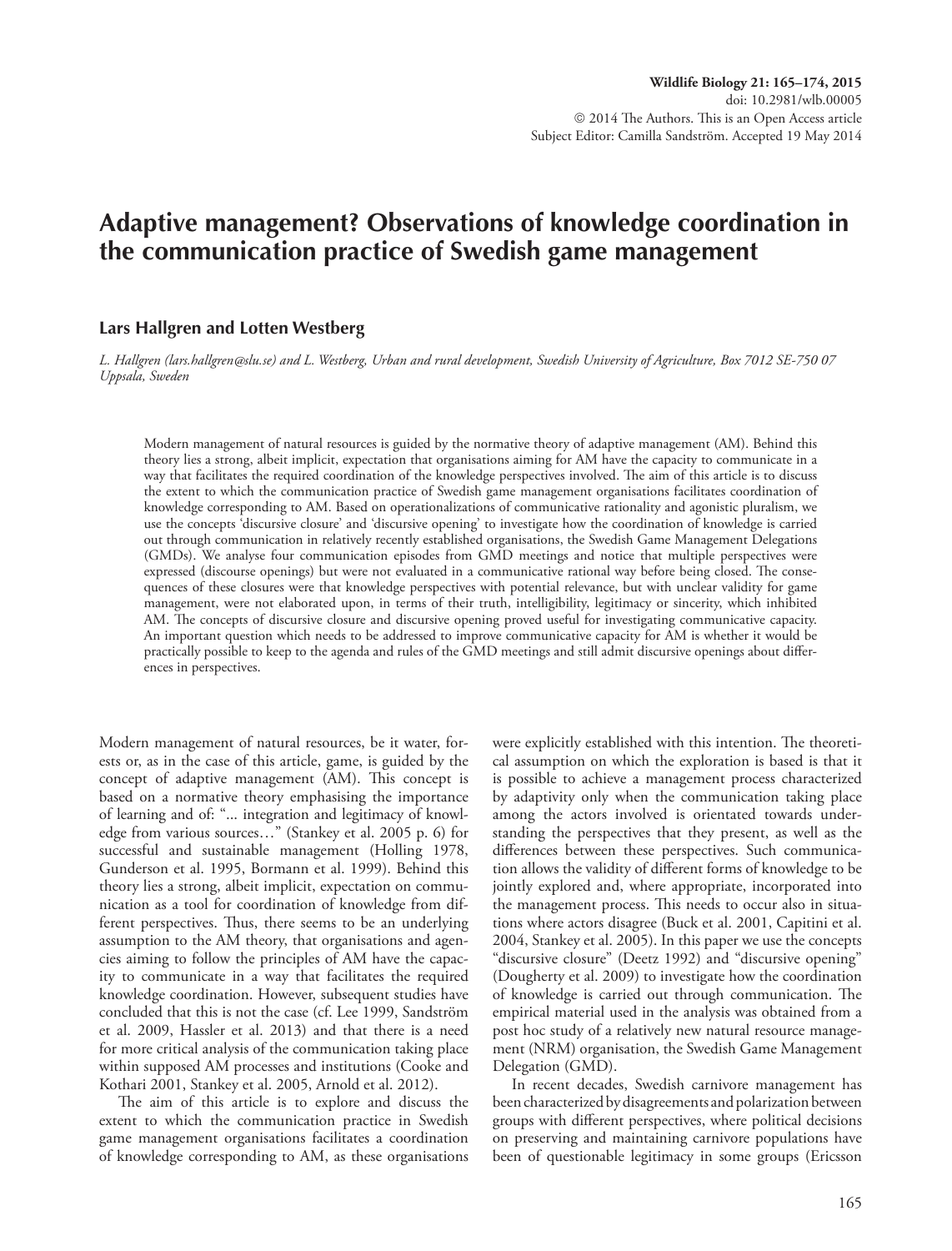and Heberlein 2003, Sjölander- Lindqvist 2009). Regional GMDs connected to each of the 21 Swedish county administrative boards (CABs) and including a broad representation of different interests were established by the government in December 2009. The aims were to generate: "... acceptance for carnivores ... providing substantial regional responsibility and local influence over carnivore management" and to support a more flexible management approach where: ...management measures can constantly adapt to changes in nature, so called adaptive management" (Proposition 2008/09:210 p. 24 and p. 26). In this paper we analyse communication episodes that we have observed in regular meetings of some GMDs, examine how discursive openings and closures are employed, and discuss how this communication practice affects opportunities for adaptive management.

### **The communication foundation of adaptive management**

There are several different approaches to, and definitions of, AM (cf. Jacobson et al. 2009). In general, they derive from the idea that, whether generated by human or natural processes, our incomplete knowledge about ecosystems changes needs to be explicitly addressed and new knowledge should be systematically incorporated into NRM processes (Lee 1999, Williams 2011). AM is defined as an ongoing learning process where actions are iteratively planned, followed up and adjusted in a way that supports flexibility and knowledge development (cf. Stankey et al. 2005, Williams 2011). Decisions about long-term and short-term goals and measures to be implemented are continuously assessed and reassessed in relation to changes in the contexts within which the management is carried out.

 Adaptive capacity is dependent on information and descriptions of the system from many different knowledge sources. Therefore participation by stakeholders is emphasised, as they are assumed to bring in essential knowledge about the resources and about the ecological and socioeconomic effects of different measures. Failure to include experiences of stakeholders would therefore reduce the possibilities of reaching the goals of AM (Norton 2005, Stankey et al. 2005). The extent to which a management body fails or succeeds to take various stakeholder experiences into account depends on, among other aspects, how knowledge is coordinated in the management procedure. By knowledge coordination we mean how claims of validity (that is, narratives, questions and statements postulating how 'things' are and ought to be) are dealt with in management processes and how this in turn affects the direction of conversations about what to do and why.

 Based on the reasoning above, we conclude that the concept of AM can only be realised if the management process is supported by communication that facilitates exploration, understanding and coordination of the knowledge contributions of the actors involved in the process.

## **Communicative action, pluralistic agonism and discursive openings and closures**

When defining a conceptual framework for analysing knowledge coordination in game management we have two

starting points: Jürgen Habermas' concept 'communicative rationality' and Chantal Mouffe's concept 'pluralistic agonism'. Communicative rationality describes a situation in which: 1) all participants can make validity claims (descriptions and estimations of reality); 2) all validity claims can be questioned by participants regarding whether the claims are intelligible, true, legitimate, and/or sincere; 3) validity claims are excluded from discourse only if there is consensus among the participants about their invalidity – that is, if the argument for the validity of the description of reality is considered unclear, false, illegitimate and/or insincere (Habermas 2001, p. 88). Habermas' theory is normative, suggesting that the way knowledge is coordinated in situations characterized by communicative rationality is to be preferred in societal decision making, as such communication is supposed to be the vehicle generating deliberative democracy.

 From a pluralistic agonistic perspective, knowledge coordination should be carried out in a way that recognises differences in perspectives in order to be constructive and democratic (Mouffe 2000). From this point of view, the very purpose of dialogue is to acknowledge social conflicts, disagreements and other differences rather than to generate consensus (Ganesh and Zoller 2012). Although it is a normative perspective, agonism is useful for analytical purposes, as it describes the character of situations where disagreeing actors are aware of their disagreement and understand the differences in their respective perspectives. Consequently, when analysing a process of knowledge coordination from this viewpoint, it is relevant to be attentive to the extent to which the actors acknowledge the meaning of their disagreements as well as their foundation. Therefore, in line with this analytical normativity, attention should be paid to how initiatives to present alternative perspectives are treated through social interaction, and to what extent actors understand and are able to investigate the meaning of disagreements and perspective differences. An agonistic approach to adaptive management would imply that, for an NRM process to qualify as adaptive, it should include recognition of disagreements and investigation of differences in perspectives.

Chantal Mouffe has explicitly criticised Habermas' (Mouffe 2000 p.  $66 \text{ f}$ ) normative theory of deliberative democracy and the role he gives consensus in democratic processes, which might make one question the wisdom of combining Habermas' concept of communicative rationality with agonistic pluralism. However, for the actors to understand the meaning of their differences in perspective (agnostic pluralism) they need to investigate their respective descriptions and claims of reality, and why they make different assumptions with regard to the validity of these claims. This can be done in the way described by Habermas; that is, through communicative rationality. We argue that pluralistic agonism emerges only if the social interaction of a situation is to some extent characterized by 'communicative rationality' in that the interactants develop at least a minimum of consensus about: 1) the meaning (not the validity) of their respective perspectives; and 2) the meaning of the situation/ interaction. In our view, typical of pluralistic agonism would be a situation where actors make different claims regarding descriptions and estimations of reality and recognise that they fail to reach consensus about the validity of these claims (Horowitz 2013). If the interaction is characterized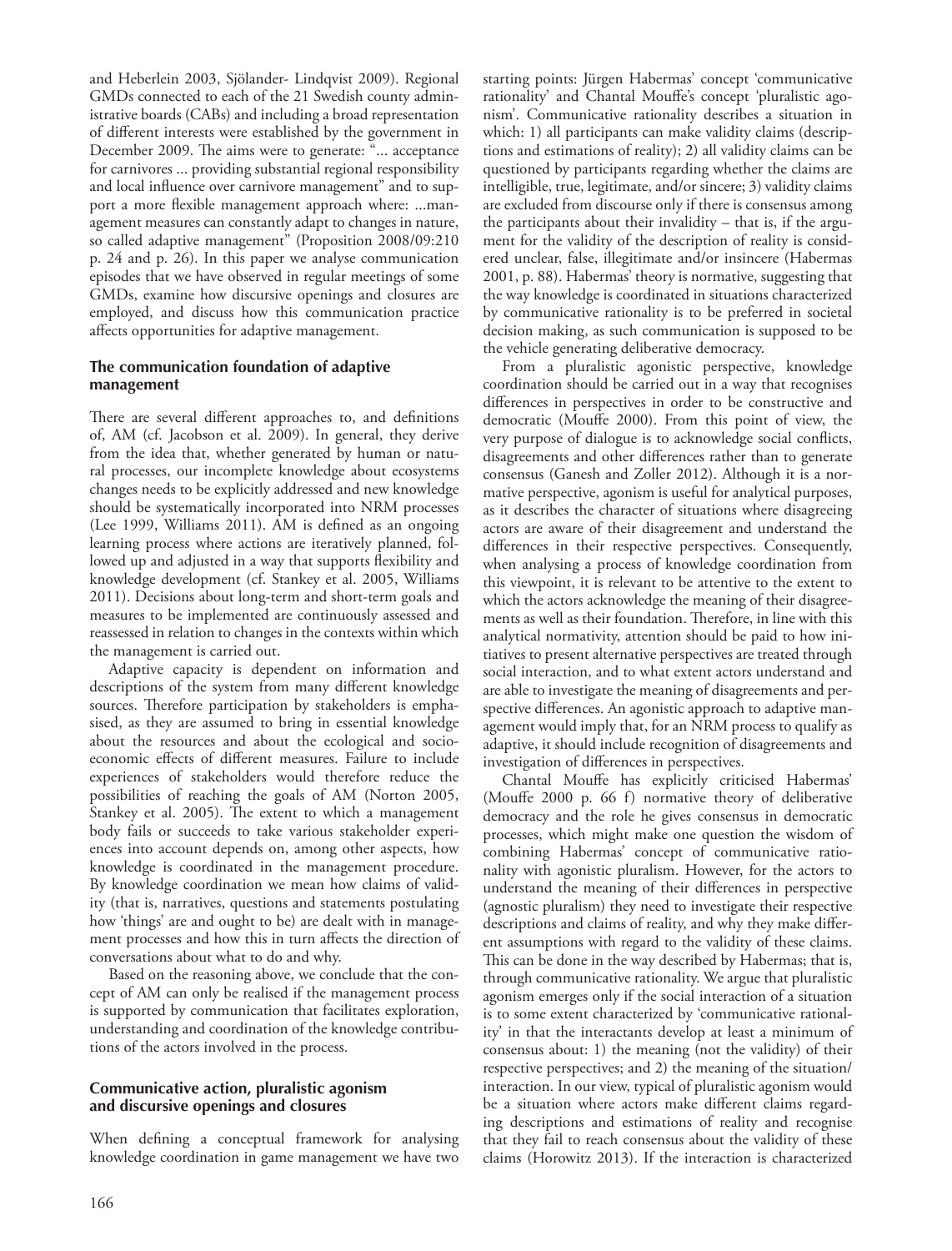by communicative rationality, actors continue to investigate their different perspectives, not for the purpose of reaching consensus about action, but rather to understand those perspectives and differences through a joint investigation of the validity claims. Thus discourse about the disagreement remains open, and pluralism is maintained.

The counter concept to communicative rationality is strategic rationality; situations where claims regarding descriptions of reality are rejected through other means than consensus about their invalidity; that is, through distortion of communication (Habermas 1984). In cases of systematically distorted communication, perspectives will be excluded from the discourse and the plurality of agonistic situations will not be recognised by the involved actors. In such a situation, the coordination of knowledge results in reduced opportunities for adaptivity and in reduced pluralism.

 To operationalize the theories on communicative rationality and pluralistic agonism for the purpose of investigating knowledge coordination in supposed adaptive NRM institutions, we use the concepts 'discursive openings' and 'discursive closure'. Discursive closure is proposed by Deetz (1992) as an operationalization of Habermas' theory: Discursive closures: "...exist whenever potential conflict is suppressed" (Deetz 1992, p. 174). Without explicitly relating to Mouffe's concept of pluralistic agonism, Deetz discusses systematically distorted communication in similar terms: "The onesidedness becomes reproduced rather than opened by conflicting representations" (Deetz 1992 p. 174). Thackaberry (2004) makes a distinction between systematic distortion, as a term describing the character of "an entire communicative system", and discursive closure which "usually refers to the suppression of a particular conflict". Deetz suggests eight different ways in which discursive closure operates, for example, " disqualification", "naturalization", and "neutralization" (Deetz 1992, Å ngman 2012). In our study we have chosen not to make such a categorisation of the means by which closures are exercised, but rather to focus on describing the dialectic between discursive openings and closures and how this dialectic affects the direction of the conversation depending on whether investigations of different validity claims are facilitated or constrained. We define discursive openings as communicative moves which: 1) introduce alternative perspectives/validity claims to the dominant perspective of a situation and/or; 2) facilitate the evaluation of validity of dominant or alternative perspectives. We define discursive closure as communicative moves which inhibit the evaluation of validity of validity claims and use Habermas' criteria for communicative rationality to identify these.

## **Method**

This study is a post hoc study in the sense that when data was generated it was not planned that it would be analysed using the theoretical framework presented here. The data generation was conducted with the idea of analysing the communication practice of the game management delegations (GMD) from an interactional, socio pragmatic perspective, but without specified theoretical operationalization. When considering the transcripts from the GMD meetings, we recognised opportunities to analyse them using the concepts of discursive openings and closures. When the theoretical framework was established, with criteria for selection of episodes and coding (see below), the more specific analysis was conducted. This approach to knowledge development is called 'abduction', an iterative process between theory, data, theory specification and interpretation (Alvesson and Sköldberg 1994).

The analysis of GMDs was based on data from participant observation of GMD meetings, interviews with focus groups (members drawn from the GMDs), and related documents, as described below.

## **Participant observation**

 During observation of GMD meetings, we took notes on laptop computers. After each meeting, the notes were compared and combined into one document. Four sessions, eight hours in total, were observed, but only three sets of notes of sufficient quality for further analysis were generated.

## **Focus groups**

 Group interviews with GMD members took place in connection with the observed GMD meetings. We asked openended questions and facilitated discussion about GMD members' perspectives on game management and experiences of communicating in GMDs. These focus groups were documented in notes made by the GMD members themselves, as well as by. The interviews lasted between half a day and one day, in the premises of each County Administration Board (CAB). The majority of the members of the GMDs in question, including their deputies, and 3–5 CAB officers belonging to each GMD, took part in the focus groups. In total, the focus groups included 62 GMD members, 35 deputies and 15 CAB officers.

## **Document studies**

Official minutes of GMD meetings are available on the websites of the CABs. To assess how well the meetings that we observed fitted into the overall performance of meetings of the GMDs in question, we compared the official minutes of the studied meetings with minutes from three additional meetings held within each GMD.

 From the transcripts of the three accepted sessions, four episodes which were considered to be of potential relevance for adaptive management, were selected for further analysis of discursive openings and closures. The criteria for selection of episodes were that: 1) more than one actor contributed with knowledge and value claims to the conversation; 2) there was some kind of exchange of meanings between actors; 3) there was disagreement about the validity claims made; 4) the content of the interaction had some importance for game management; 5) pre-analysis indicated that the situation involved dynamics between discursive closures and openings.

 In the selected episodes we investigated how validity claims were presented, responded to and elaborated upon by the GMD members. After selecting an episode, the transcript from that episode was scrutinised and exchanges which met the criteria for discursive openings and closures were marked.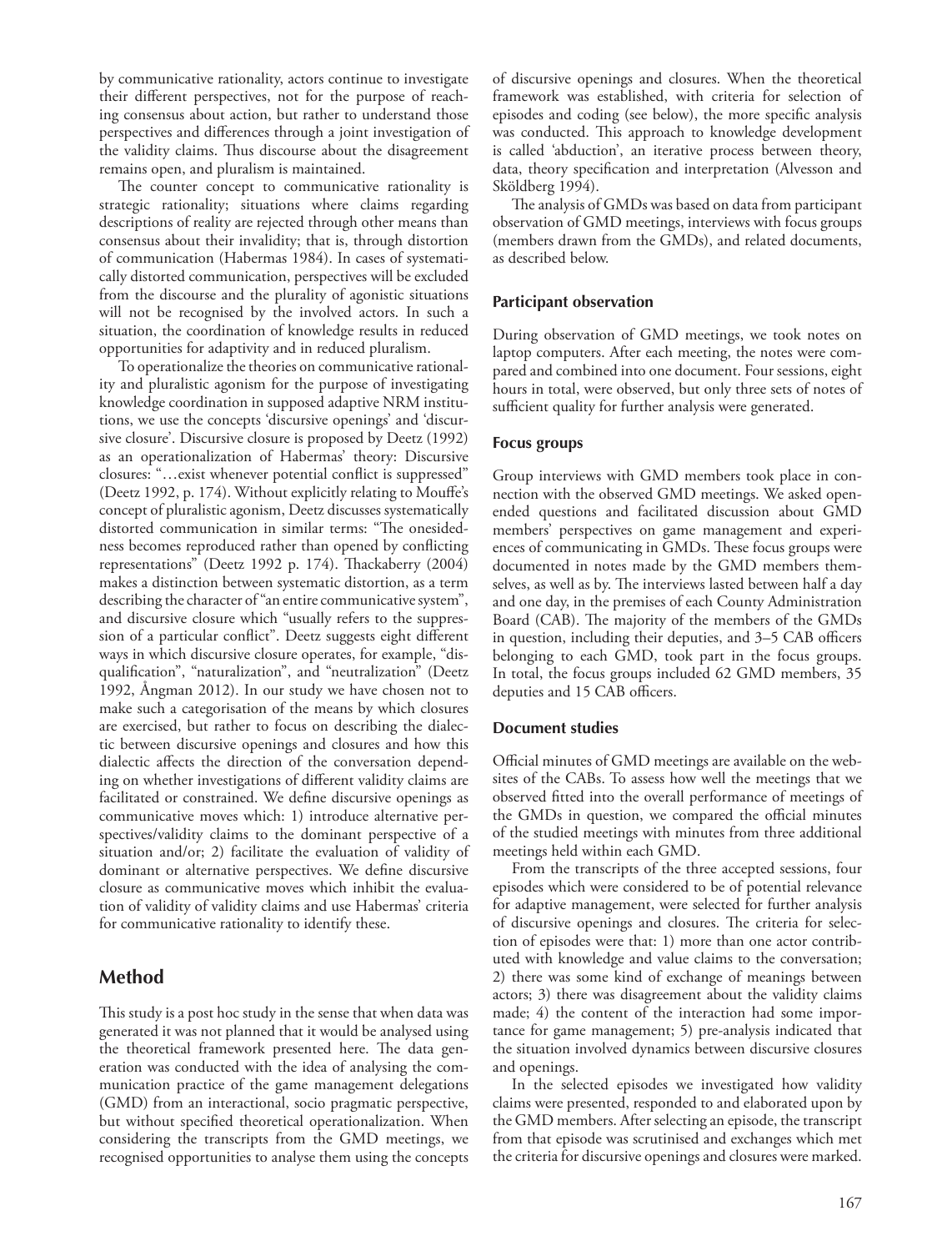The criteria for identifying discursive openings are that statements, or exchanges of statements and/or questions, introduce validity claims which are new in the conversation; thus, they are propositions about how 'things' are or are not, how things ought to be or ought not to be. Further, we looked at the responses to the discursive openings, and to what extent they resulted in further investigation of the validity of the claims made in the discursive opening; to what extent questions were raised about whether those claims were true, intelligible, legitimate and sincere, and in cases of disagreement about validity, to what extent the differences in perspective were explicated. When discursive openings were closed without their validity being investigated, and when there was no invitation to further investigate the validity at another time, we considered it to be a discursive closure. When we noticed discursive openings and closures we tried to consider what role this exchange of statements may have in the process of adaptive management.

### **Mandate and function of the GMDs**

The establishment of the GMDs was ratified by the Swedish parliament in 2009, and most delegations had their constitutive meeting during the first four months of 2010. The constitution of the GMDs is determined by the 'Regulation on game management delegations' (SFS 2009:1474). Each county in Sweden has its own GMD, which is an agency of the county administrative board (CAB) and collaborates in matters relating to game management in the county. Among others, the tasks of the GMD are to decide on the general guidelines for activities such as licensed hunting and culling within the county). The GMD is also to consider approval of the minimum levels for bears and lynx, suggested by the CAB, as well as to consider the presence of wolves and wolverines in their respective counties. The GMD of each county has 12–16 ordinary members with a four year mandate. Each member has their personal deputy. Five of the members are elected by the regional political parliament [landstinget], and the rest represent various interests, such as 'agriculture', 'hunting and game management', 'nature conservation', 'tourism', 'forest industries' and, where relevant, ' reindeer herding' and 'fisheries'.

 In interviews, county governors and civil servants at the CABs affiliated to the GMDs involved in this study explained that the GMD members are, when on duty at the GMD, employed by the CABs and are therefore expected to act in the interest of the CAB. This was something they had to emphasise to the GMD members when the GMDs was established, to avoid false expectations. The minutes of the first meeting of several GMDs, record that the chief solicitor of the CABs talked about what was involved in working for a state agency. In focus group interviews, GMD members expressed (collectively) the view that their mandate is unclear and/or too narrow. They told us that they had thought the mandate was wider and stronger when they accepted nomination as GMD members.

#### **Episodes of discursive openings and closures**

The meetings we observed lasted between one and three hours. In two of the meetings, the agenda was only of an informative character, comprising updates from the CAB and the Swedish Environmental Protection Agency (SEPA) about new policies and regulations relating to game management. The agenda for the other two meetings we observed included items on which a decision was needed. All four meetings observed followed a relatively strict procedure, regardless of their purpose, and interviews and minutes from other meetings indicate that this is the norm. Each meeting started with: 1) the chairperson (usually the County Governor) opening the meeting; 2) a review of the minutes of the previous meeting; 3) agreement of the agenda for the current meeting, including additional items raised by the members; and 4) election of a minutes adjuster. Episodes from the three meeting sessions are analysed and discussed below.

#### *Episode 1, GMD of County A*

This episode took place at the beginning of a meeting, during one of the regular items on the agenda ('Review of minutes of previous meeting'). During the previous meeting, management of the bear population had been discussed and the GMD had decided upon some general recommendations for population management. A couple of weeks after the meeting, one of the delegation members (DM2, representing the interest 'tourism and business'), who did not attend the meeting, but was represented by his/her deputy, sent in a reservation to the CAB officer responsible for the minutes, expressing disagreement with the decision made. The CAB officer added the reservation to the minutes, an action which was formally incorrect (as explained below). When the minutes of the previous meeting were being discussed, this action by the CAB officer was challenged by another GMD member (DM1, representing 'hunting and game management'):

*Th ere was a diverging opinion expressed by tourism and business. How did you handle that? The diverging opinion was not expressed during the meeting.*

The CAB officer and chairperson admitted that a formal mistake had been made and clarified that, to be included in the formal minutes, diverging opinions regarding an item on the agenda have to be announced during the meeting, prior to the chairman stating that decision has been made, before the issue closed. DM2 (who had submitted the reservation) explained that s/he had made a mistake by not discussing the reservation with the deputy before the meeting. After a short, clarifying discussion about the formal rules for recording diverging opinions, the chairperson ended this agenda item to focus on the next.

 In this episode we notice a discursive opening for metacommunication: a perspective on formal procedures and frameworks for decision making in the GMD was initiated by DM1. This discursive opening was further elaborated upon by other members, and questions about legitimacy of the rules for decision making and reservations were discussed. The discussion shows that there are differences in the level of understanding of these rules. In the discussion, the legitimacy of the 'reservation' as part of the decision making procedure was questioned, and there seemed to be consensus that it was not legitimate.

 However, although the validity of the reservation was investigated, the validity of the perspective (that is, claims of certain knowledge and values, which the reservation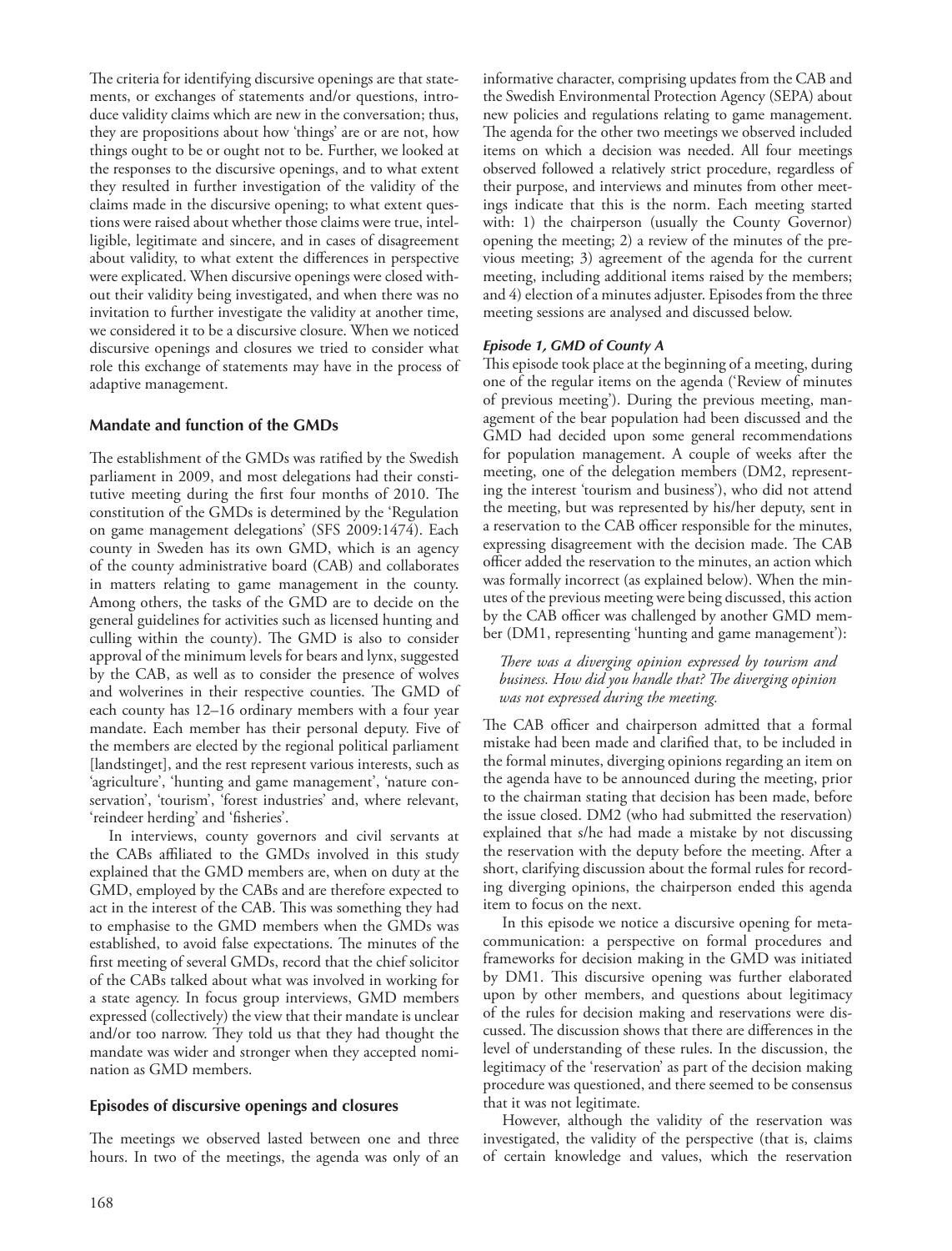expressed) was not. The meeting rules worked as a discursive closure against the perspective represented in the reservation that was sent in by DM2. The information included in the reservation can be seen as potentially opening a discourse representing a new perspective on bear management that differed from those that led to the decision. The formal rules and frameworks for communication in the GMD did not allow the group to explore the validity of that perspective in relation to the perspective on which the decision was made. The legitimacy, intelligibility, truth and sincerity of the 'perspective' behind the reservation were not investigated. As a consequence of this discursive closure, the differences in perspectives on the goals and methods of bear management held by DM1, in relation to those involved in the decision made in the previous meeting, were not clarified. It is apparent that there is a difference in views (agnonism) about bear management, but the 'plurality' of the agonism is not acknowledged, since the content of the differences in perspectives is not made clear. If this difference in perspectives is not investigated in other meeting situations it will reduce the level of adaptive management.

#### *Episode 2, GMD of County A*

The conversation in this episode concerned a document written by a CAB officer (CABO1). The purpose of the document was to present guidelines explaining and clarifying the criteria for culling and to help applicants understand both the procedure and when it is worth the effort of applying for a culling permit. The CAB is the authority responsible for approving applications, for instance from livestock owners, for culling of individual bears and wolves considered to be threatening farm production. The criteria on which the CAB bases its decisions about culling are specified by SEPA.

 In this episode, the GMD had to decide whether to approve the guidelines written by CABO1 for publication. Note that the decision was not whether to approve the criteria for culling, which are prescribed by SEPA. The role of the GMD is to explain and clarify the criteria currently in use.

The document prepared by CABO1 had been processed in the previous meeting and two comments had been made by delegation members. One of these comments had been incorporated into the revised version of the guidelines presented by CABO1 at the current meeting. The other comment (made by a delegation member (DM3) representing the interest 'landowners') was an objection to a paragraph in the document stating that if culling is approved and carried out, the applicant (for example, a farmer) is responsible for the costs involved. CABO1 explained:

*We know that DM3 has pushed for the state to take that cost but we cannot find any way to include it in the guidelines. SEPA will present their new culling policy on*  15 November [2011]. Then the policy might be entirely *changed depending on SEPA, but the current policy will be*  valid until then. The moose hunting season starts on Mon*day and then things might start moving... One application for culling has already been sent in.*

We interpret CABO1's reference to SEPA's expected new policy as an attempt to investigate and question the validity of the objection raised by DM3. CABO1 inferred that the objection lacked legitimacy and should not be considered a valid contribution to the guidelines, because only SEPA (not the GMD or the CAB) has the mandate to change the current policy. In so doing, CABO1 closed the perspective suggested by DM3. In the next sentence CABO1 introduced an alternative perspective about the usefulness of moving on with the guidelines, as the moose hunting season is approaching (with the associated increased risk of hunting dogs being killed by wolves). DM3 immediately responded:

*We have checked this up and there are no legal reasons for the state not to carry the cost burden for culling. The only reason is that CAB lacks resources. I do not accept that my contribution is not included in the document.*

 Here, a discursive opening takes place when DM3 questioned CABO1's reasoning by claiming that SEPA's current policy actually does not include any regulations regarding who is responsible for paying for culling, and that a decision on who should pay can be made by the CAB/GMD. DM3 also indicated that the information given by CABO1, which s/he considered to be false, is based on the fact that the CAB does not have the resources to finance culling. At that stage, other members of the delegation asked to speak, arguing that the suggested guidelines be rejected in anticipation of the new culling policy from SEPA. The apparently inconsistent discourses of DM3 and CABO1 about whether or not the CAB/GMD had the mandate to decide who should be responsible for the costs of culling was therefore closed. The facts and assumptions on which DM3 and CABO1 reached their positions were not stated and the validity of their claims, or of their criticism of the other's claims, was not clarified. So although there is a discussion about the discursive opening, it does not seem to result in evaluation of validity claims. In summary, the different perspectives expressed are:

Perspective 1: There is a need for the current rules to be expressed in a comprehensive way.

Perspective 2: The current rules are illegitimate. Illegitimate rules should not be expressed.

The opponents of perspective 1 also seem to understand this perspective as: 'The current rules are legitimate'. The proposer of perspective 1, CABO1, seems to try to demonstrate that the question about expressing the rules in use, and the legitimacy of the rules in use, should be dealt with as two different questions. According to our notes this idea was not picked up by anyone during the meeting.

 After a while the chairperson broke the discussion and announced that the meeting would be prorogued and that s/he wished to discuss the item with the attending CAB officers in private. When the meeting was reconvened the chairperson suggested that the GMD vote for one of two alternatives: 1) to approve the suggested guidelines aimed at clarifying the SEPA directive on culling; or 2) to reject the document and wait for the new policy from SEPA. One GMD member voted for approval, 12 for rejection.

The prorogue of the meeting and the voting procedure work as a discursive closure towards investigation of the relation between the different perspectives, and the result is that it is never made clear whether it would be possible to deal with the two perspectives as separate issues. The way the voting procedure is set up makes perspective one and perspective two mutually exclusive.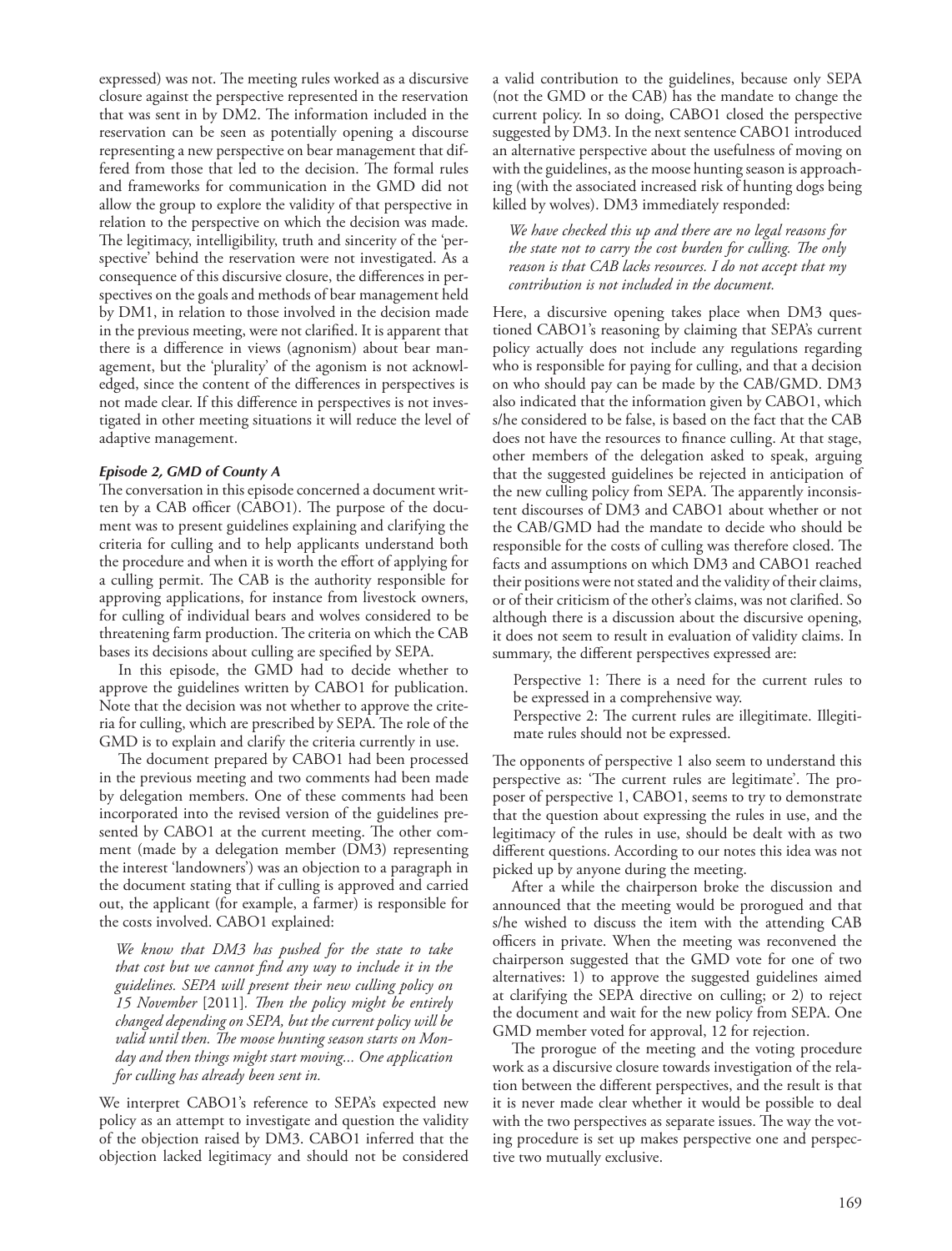Directly after the vote, one member asked a question related to the current culling application format and the chairperson interrupted: "A decision has been taken". The question was asked by the member anyway and, whether the chairperson liked it or not, the discussion about the application form for culling continued for about 5 minutes. At the end of that discussion, the chairperson repeated that a decision had been taken, and indicated that it was time to continue with the other items on the agenda. DM4 (representing the interest 'hunters') stated:

*As a member of the delegation I have an opportunity to*  influence. CAB will be trapped. Our discussion about com*pensation is an example. We* [the GMD] *ought to be able to make an expression of will that if it is possible* [to change and make the state pay for culling] *we should strive for it.* [...] *But instead of helping us, the CAB just says 'stop'*.

The chairperson responded by confirming the importance of the perspective raised by DM3 and concluded by saying:

*We would like what DM3 said to be minuted, that there is*  in fact an opportunity for the state to finance culling.

Although the chairperson's statement is confirming that there is a need for further investigation of the legitimacy of the rules, this confirmation does not work as a discursive opening in this situation. For the members of the GMD the validity of the different perspectives is still not investigated.

 A paragraph in a letter sent by the CAB to SEPA stated that the CAB considers it important to have a review of the responsibility for financing culling, so obviously this discussion aff ected game management, but did the knowledge coordination in this situation generate comprehension of the differences in perspectives? Was this a pluralistic agonistic situation and did it contribute to adaptive management? A number of discursive openings emerged during the conversation about the item, representing different perspectives on the culling procedure. However, evaluations of validity claims behind the perspectives did not take place. Although it is apparent that the claim made by DM3 may influence the next step of policy formulation (offering a new perspective to SEPA), there were limited attempts by GMD members and CAB staff to investigate the validity of the claim in terms of whether it was true and legitimate. It is possible that the CAB staff found the claim to be true and legitimate, but they did not let the members of the GMD know this. It is also possible that the reason for the CAB accepting and forwarding the claim to SEPA was to bring an end to the discussion and move forward to the next item on the agenda. All the delegation members were told was that the chairperson regarded the claim as "important".

#### *Episode 3, GMD of County B*

The items on the agenda for this meeting were information matters. An officer from SEPA (SEPAO) was invited to present the frameworks for a reorganisation of moose management. In the new system, local groups (moose management groups; MMG) consisting of three landowners and three hunters would coordinate and decide local moose management issues, such as how many animals each hunting team can kill. One of the slides presented by SEPAO showed the criteria for election of members to the MMGs. Two criteria were: 1) MMG members should be local, and 2) a person can only be a member of one MMG. However, Swedish forest companies own many forests in each county and on a national level these companies have stated that they disagree with these criteria for electing MMG members and want the same person to represent them in all the MMGs belonging to the same county. After the presentation by SEPAO, GMD member DM5 (representing the interest 'forest industry') asked what was meant by 'local'. SEPAO answered that if it proves to be impossible to find candidates for the MMGs, it is possible for the same person to be elected to more than one MMG. SEPAO noted that this issue had been widely debated and referred to some of the arguments made, namely that it is important to avoid some MMG members having more information than others and that MMG members have to be available locally. DM5 then clarified the question:

*I mean, what do you mean by ' local ' in relation to the moose management area? Does one have to live in or work in the area?*

 SEPAO answered that the members of the MMG should have some kind of "platform" which makes them affiliated to the moose management area. Now the chairperson (CP) of the GMD contributed:

*I will make sure we apply a great deal of pragmatism in this. When it comes to ' local ' , the meaning of local was apparent when a journalist at Ö landsbladet [a newspaper; distributed on Ö land, a rural island in another part of Sweden] asked the editor if they should write about*  the murder of John F. Kennedy. The editor asked: 'Has *Kennedy ever visited Ö land? ' No-one had heard that he had, and the editor replied: 'Then that is no news for this newspaper ' . Th is is a parallel to how one can understand ' Locally affi liated member ' .*

 DM5: *I am questioning the values behind this list of criteria. Th ere might be advantages with persons being members of several MMGs.*

CP: As I said, very pragmatic. One has to use one's head for *thinking. Any other questions? No, then we will take the next issue. Carnivores …* 

When asking about the meaning of 'local', DM5 opened up a new perspective, implicitly suggesting the need for an investigation of the validity of the list of criteria for election of MMG members and especially the legitimacy of the definition of 'local'. SEPAO accepted the invitation to investigate legitimacy and tried to argue why the criteria are legitimate. SEPAO also confirmed an understanding of some of the criticisms raised, but not particularly the question asked by DM5. DM5 seemed to think the question was misunderstood and offered a clarification. When the chairperson intervened, the discourse about the legitimacy of the criteria for electing MMG members was closed. Guaranteeing pragmatism, without clarifying what was meant, implied that GMD members should trust the judgment of the CAB (or even that of the chairperson). The anecdote about the newspaper did not provide any clear answer to the question raised by DM5 and also prevented DM5 from responding. However, it seems that DM5 recognised the closure of the discourse about the legitimacy of 'local', and tried to open it again, by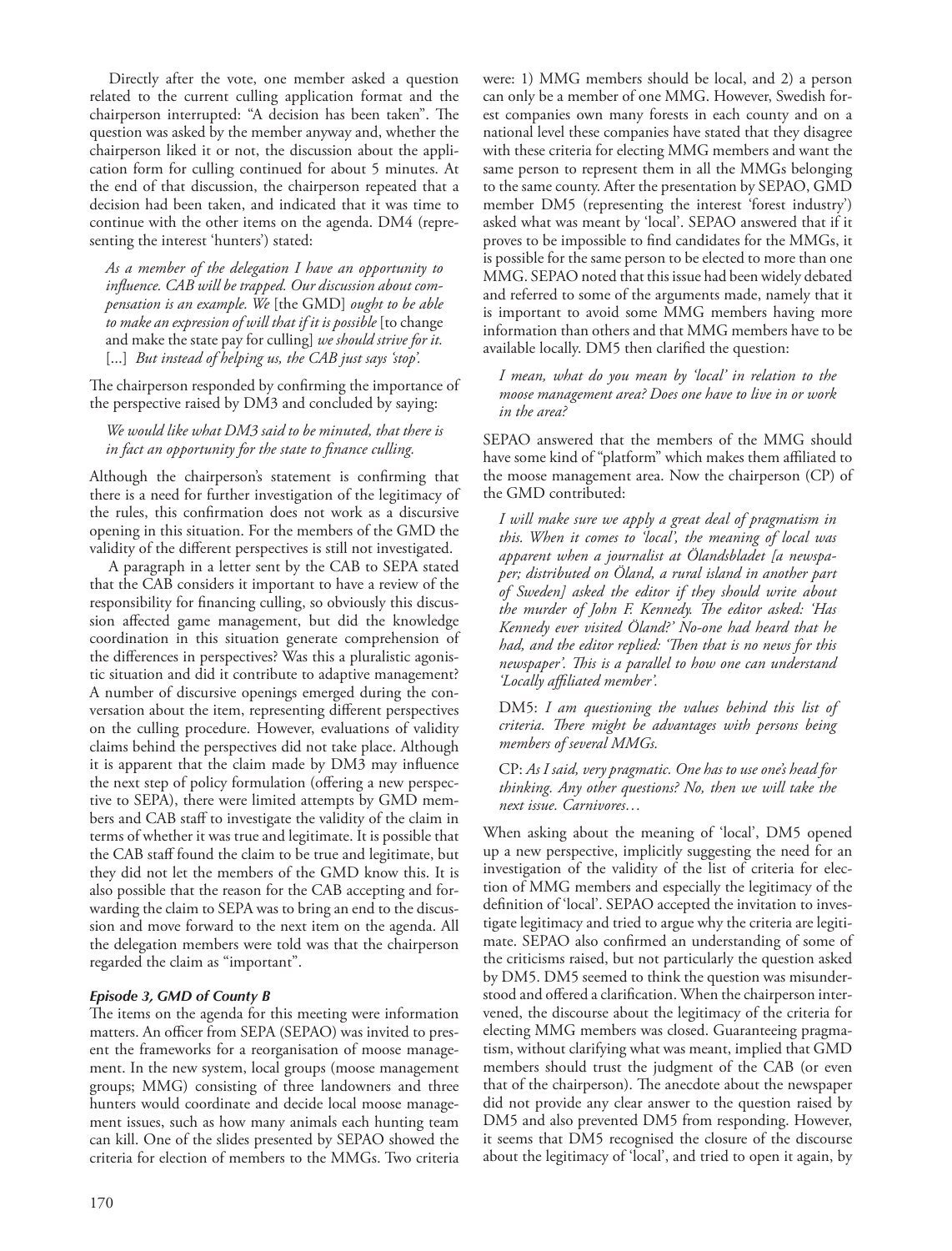explicitly expressing disagreement with the values behind the criteria. The chairperson again closed the discourse by guaranteeing the quality of the CAB (chairperson's) judgment, but without demonstrating an understanding or acceptance of the validity claim made by DM5. The closure became definite when the CP asked: "any other questions? No, then ..." This implicitly stated that the issue was closed. If DM5 had tried to open the discourse for a third time, this would have implied questioning the authority of the chairperson.

#### *Episode 4, GMD of County C*

This episode took place in a meeting where members of the GMD were expected to appoint appropriate wolf territories for the release of wolf cubs from zoological gardens to be adopted by wild wolves. The item was commissioned by the Swedish government and all GMDs of counties with a permanent wolf population were asked to undertake the assignment. SEPA had developed a list of criteria to guide the selection of territories. A CAB officer (CABO2) had prepared for the selection by investigating the conditions of the wolf territories in the county in relation to these criteria. At the meeting, the GMD had to decide whether the territories suggested by CABO2 met the criteria.

The political background to the release of wolf cubs comprised a decision within the Swedish Parliament on improving the genetic status of the Swedish wolf population (more or less all individuals of which originate from one breeding pair in the 1980s). Three years before the episode described here, a government decision was made to legalise licensed wolf hunting in combination with efforts to reduce inbreeding by incorporating foreign genes/wolves into the population. The Swedish hunting organisations supported this policy and agreed to collaborate in its achievement. One wolf hunt took place in 2009 and one in 2010, but hunting was then cancelled due to a reprimand from the European Commission. At the time of the episode described, there was doubt about whether licensed hunting would be carried out in 2012. The hunting organisations claimed that the cessation of licensed hunting violated their agreement with the government and declared they would therefore not support any efforts to improve the genetic status of the Swedish wolf population.

The item was introduced by the chairperson, who described the nature of the assignment the GMD had to undertake and continued:

*We are to recommend two territories for the release of wolf cubs. We are obliged to do it. You might think no cubs at all should be released in this county. However, our task is*  to decide upon the two sites we find most suitable. If you *disagree with the decision you can make a reservation.*

#### DM6: *Is it the government or SEPA who has assigned us?*

CP: *It's the government* [continued with what we understand to be feigned severity:] *Then you do not mess around!*

## [GMD members laugh]

 DM7: [Imitating a characteristic local dialect] *Yes you do, if you come from County C*

[laughs]

This initial sequence constructed a discursive closure as well as a discursive opening. When the chairperson pointed out that the GMD is obliged to undertake the assignment, this opened a certain, very narrow format for the members to express alternatives, namely to make reservations against the decision expected to be taken. Implicitly, this meant there was no space for elaboration on alternative views ('these rules are set by the government and cannot be waived'). When DM7 responded that it is in fact possible to challenge the government if you come from county C, this opened up a meta-communicative perspective, while simultaneously reminding GMD members that they share an identity as citizens of County C, who are well-known for questioning and disobeying the authorities. The widespread laughter among the members indicated that this implied perspective was recognised and appreciated.

 After this, CABO2 described the SEPA criteria on appropriate territories for releasing wolf cubs and adult animals. Some of the GMD members pointed out inconsistencies in the criteria and CABO2 agreed, for instance by noting that the criteria are not "spot-on" but still needed to be followed.

 After going through the criteria, CABO2 presented a map showing all wolf territories confirmed in county  $C$  so far, and went through these one at a time, explaining why they cannot be regarded as appropriate for adopting foreign wolf cubs. CABO2's reasoning regarding the protected territories and numbers of wolves was questioned by GMD members, based on a fairly widespread belief that the CABs (which are responsible for predator surveys) consistently hold down the official number of wolves in the county. CABO2 replied:

*This is according to our current knowledge, but we have had indications from hunters which we have not had time*  to confirm yet.

 Up to this point the episode was full of examples of discursive openings which were elaborated upon further; for instance, delegation members raised questions about the validity of the knowledge represented by CABO2 and CABO2 in turn acknowledged the questions by clarifying the level of validity. The presentation was then completed by CABO2 proposing two territories for the GMD to recommend to SEPA, but adding that it was too late for the release of wolf cubs in the coming spring. This was because the wolf females suggested as adoptive parents would already be pregnant and also lacked transmitters and could not be exposed to the transmitter operation whilst in a pregnant condition. CABO2 continued:

*Th erefore we have asked SEPA if we can delay the appointment of territories until next year, but they have not listened.*

The chairperson asked for opinions on this suggestion from CABO2. One GMD member stated that it was not possible for him/her to participate in any decision on recommended territories as the licensed hunting for the next season was still uncertain. Another argued that it would be impossible to gain acceptance for such a recommendation from the group s/he represented, as there were too many wolves in the county already. Other members questioned the whole idea of releasing wolf cubs by arguing that the costs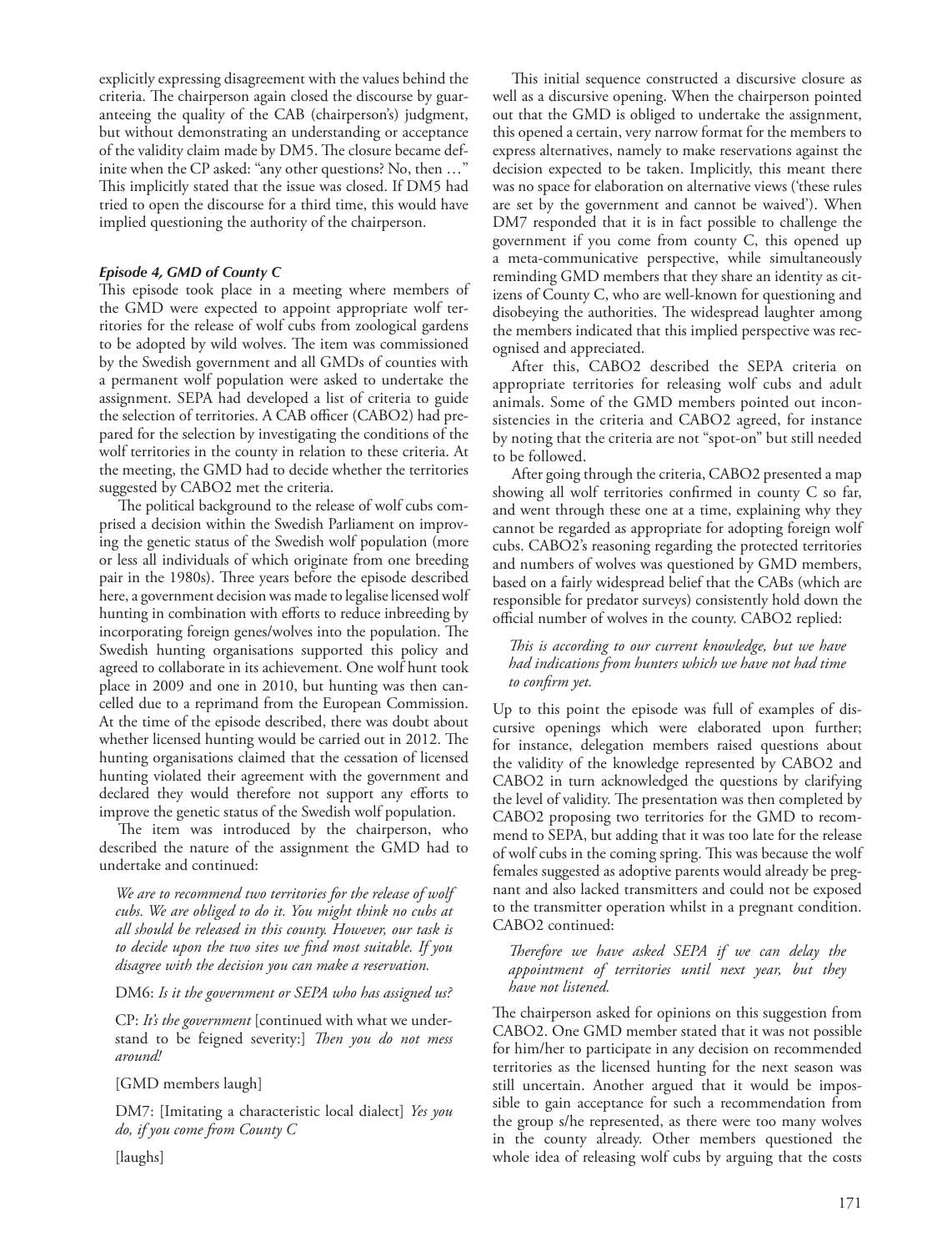associated with the operation would be high and that it was highly unlikely that the cubs would survive. The chairperson asked the members to confine their discussion to what they had been asked to decide upon (that is, the recommendations), but suggested that they might submit their concerns alongside their decision.

 After further objections, a GMD member (DM8) suggested that the GMD fulfil the commission by agreeing to the two territories selected by CABO2, but add a clarification stating that the recommendation was only valid under conditions that were currently known. If the conditions were to change (for instance if the next CAB survey reported a different number of permanent wolves in the county than the current estimate), the GMD should demand the right to reconsider the agreement. This contribution opened up what we perceive to be quite a relieved discussion, when GMD members who were critical about releasing wolf cubs realised that they could comply with the given assignment but ensure that the recommendation remained useless. With this solution, no cubs would be released in the present year or in the next year, since the GMD could then claim that conditions had changed, which would revoke their decision. In their view the mandate was too limiting, as they were given no space to express their dissatisfaction or their doubts about the whole idea of releasing wolf cubs.

The chairperson declared the suggested approach constructive and satisfactory and recommended that the GMD submit the recommendation together with a declaration that its proposal only applied under the prevailing circumstances. The GMD was then asked to vote on the proposed recommendation and the majority voted in favour.

 A discourse questioning the legitimacy of the actual assignment allocated to the GMD seemed to remain open throughout this episode, although not explicitly expressed from the beginning. A number of questions were asked during the presentation by CABO2, apparently in order to explore the intelligibility and truth of CABO2's presentation. The way in which CABO2 responded to the questions gave the GMD members opportunities to understand more about the reasoning of SEPA (when developing the criteria) and CABO2 (when trying to follow them). It was only when the chairperson asked for the members' opinion about CABO2's suggestion that a number of alternative discourses opened up, questioning among other matters the legitimacy of the government assignment and the veracity of the wolf surveys reported by the CAB. The chairperson closed all of these in an attempt to follow the mandate of the government assignment (yes or no to CABO2's suggestion). DM8's solution to the dilemma, to avoid meeting the assignment without "messing around", may have satisfied the members. However the limited mandate provided no opportunities to explore and develop understanding about a number of issues that were raised, which seemed vital for the members of the GMD.

#### **Reasons for discursive closures**

 In the four episodes described, we noted a number of discursive closures. The consequences of these closures were that knowledge perspectives with potential relevance, but with unclear validity, for game and game management were not elaborated upon in terms of their truth, intelligibility, legitimacy or sincerity. Perspectives which are closed cannot contribute to the agonistic pluralism of game management, to borrow the language of Mouffe (2005). Subsequently the level of adaptive management, including potential for joint learning, was limited in these situations. The reason for the limitations is not primarily lack of knowledge or information, but rather low communicative capacity of the institution to which the GMDs belong, which does not allow elaboration of the validity claims available.

The institutional structure for GMD meetings - that is, the rules and procedures for distribution of mandate, meeting frameworks and roles – thus supports a communication practice that promotes discursive closures. In episodes 1-4, discursive openings of potential relevance for adaptive game management were closed when the need to discuss these perspectives contradicted the framework for the meeting. Discourses were closed: 1) when they were not articulated in the right way, at the right time or place (episode 1); 2) when a decision had to be made and the structure for decision making demanded simple decision alternatives (episode 2); 3) when the item on the agenda simply comprised information (episode 3); and 4) when the decision making mandate was too narrow (episode 4). In addition, in the meetings we observed there was an atmosphere of time pressure and the chairpersons interrupted conversations in order to allow all the items on the agenda to be dealt with  $(e$ pisodes  $1-4$ ).

 Another aspect related to the meeting frameworks concerned the way conversation was coordinated and permission to speak was granted. During the meeting, the members were invited to speak by the chairperson according to the order in which they raised their hands. This led to recurrent discursive closures, as members focused on putting forward their individual arguments once they were granted permission to speak. Many aspects of the issue at hand were discussed simultaneously.

 In focus groups, GMD members expressed a desire to talk to each other about game and management questions, as well as their individual views on these issues. However in GMDs no time was set aside for this on the agenda. There seemed to be a conflict between GMD members' need to discuss basic game and game management issues, and the official demand for effective, focused meetings that supply answers to requests from policy level. This is another reason why discursive closures occurred, as GMD members seized their chance to ask questions relevant to their area of interest about basic game management issues not included on the, often narrow, agenda of the GMD meetings. Discourses reflecting a need for information about basic management were repeatedly closed by the chairperson.

The observations of the dynamic between discursive openings and closures in these episodes in GMD meetings raises some questions about practical normativity. Theoretically we have discussed the suggestion that for adaptive management to occur, as it is described in the normative literature (cf. Gunderson et al. 1995, Lee 1999) there is a need for discursive openings to be elaborated upon through investigation of validity claims. In the observed episodes we notice that discursive openings are closed when the GMD is insisting on following rules and procedures which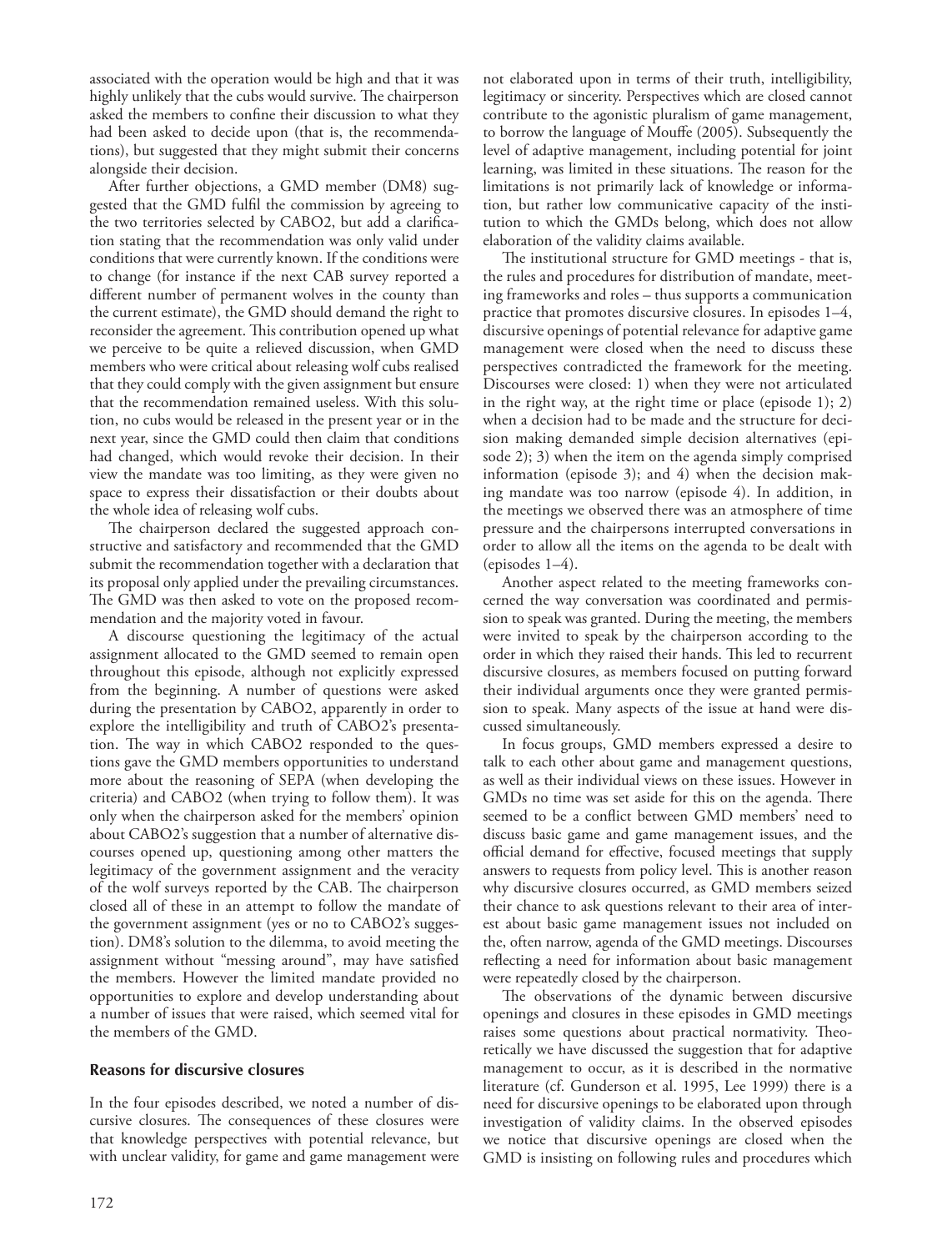are constructed in order to generate transparent and legally certain decision making procedures, with reduced opportunities for meeting the criteria of AM as a consequence. The question that emerges from this is: Is there any way for the GMD to create, and maintain, procedural rules which simultaneously meet the need to elaborate upon the validity claims of discursive openings and also the requirement for meetings which are legal and transparent? This needs to be investigated further.

#### **Conclusions**

This study investigated how the communicative capacity of natural resource management institutions constrains adaptive management, using Swedish game management delegations (GMDs) as a case study. The concepts of discursive closure and discursive opening proved useful for investigating communicative capacity. Our analysis of four episodes in GMD meetings revealed that discursive closures arose and affected the adaptive capacity of game management. The expectations of GMD members, and the institutional frameworks of the GMD, generated a communication practice that admitted and supported the exercise of discursive closures. When discursive closure was introduced, it resulted in reduced pluralism of perspectives and subsequently reduced opportunities for adaptive management. In these situations, clearly not all knowledge and values presented are relevant and valid. The problem with a communication practice which admit discursive closures is that the relevance and validity of knowledge and value contributions are not evaluated, which means that decisions about the knowledge that should be included in management considerations is based on something other than assessment of validity and relevance. The scope of the study did not allow us to evaluate the level of adaptive management in Swedish GMDs in general. However, we have no reason to believe that the influence of discursive closures in the observed meetings was extraordinary, so it can be assumed that discursive closures are reducing the adaptive capacity of GMDs in other situations too. In order to generate a transition of communication capacity in GMDs, changes are needed in the institutional framework of GMDs to allow procedures and tools explicitly supporting the communicative rational management of discursive openings to be introduced.

 It is beyond the scope of this study to decide whether the way in which the chairperson and GMD members dealt with issues was right or wrong. However, we observed that multiple perspectives were expressed and that there was no function operating in the meeting for admitting agonistic pluralism to develop and instead discourses representing perspective differences were closed. An important question is whether it would be practically possible to keep to the meeting agenda and rules AND admit discursive openings about the differences in perspectives. This issue needs to be addressed in future studies.

 Previous studies of AM often focus on how agreements and other outcomes of processes that are claimed being adaptive, affect the understanding and management of the natural resources in question. The point of departure for our study is to highlight the supposed adaptivity in the management process in terms of knowledge coordination through communication. We see this exploration as promising as it clearly displays the importance of understanding communication as an intersubjective, social process for understanding adaptive management. We suggest monitoring and analysis of changes in communication, and the consequences of these changes on the dynamic between discursive openings and closures, to be essential parts of the assessment of AM processes. Such approach would provide understanding about how the design of the communicative procedures of AM processes relates to the opportunities for the actors involved to explore and coordinate different knowledge representations, thus contributing to fulfilling the very meaning of the AM concept, shared learning.

## **References**

- Alvesson, M. and Sköldberg, K. 1994. Tolkning och reflektion. Vetenskapsfilosofi och kvalitativ metod. - Studentlitteratur, Lund
- Ångman, E. 2012. Feelings and fellings. Exploring the process of communication in forest management conflicts. – PhD thesis no. 2012:12, SLU, Uppsala.
- Arnold, J. S. et al. 2012. Power and conflict in adaptive management: analyzing the discourse of riparian management on public lands. – Ecol. Soc. 17: 19.
- Buck, L. E. et al. (eds) 2001. Biological diversity: balancing interests through adaptive collaborative management. – CRC Press.
- Bormann, B. T. et al. 1999. Adaptive management. In: Johnson, N. C. et al. (eds), Ecological stewardship: a common reference for ecosystem management. – Elsevier.
- Capitini, C. A. et al. 2004. Competing perspectives in resource protection: the case of marine protected areas in West Hawai'i. - Soc. Nat. Resour. 17: 763-778.
- Cooke, B. and Kothari, U. 2001. Participation: the new tyranny? – Zed Books, London.
- Deetz, S. A. 1992. Democracy in an age of corporate colonization. Developments in communication and the politics of everyday life. – State Univ. of New York Press.
- Dougherty, D. S. et al. 2009. Language convergence and meaning divergence: a meaning centered communication theory. – Comm. Monogr. 76: 20–46.
- Ericsson, G. and Heberlein, T. A. 2003. Attitudes of hunters, locals and the general public in Sweden now that the wolves are back. – Biol. Conserv. 111: 149 – 159.
- Ganesh, S. and Zoller, H. M. 2012. Dialogue, activism and democratic social change.  $-$  Comm. Theory 22: 66–91.
- Gunderson, L. H. et al. (eds) 1995. Barriers and bridges to the renewal of ecosystems and institutions. – Columbia Univ. Press.
- Habermas, J. 1984. The theory of communicative action. Vol. 1. Reason and the rationalization of society. – Beacon Press.
- Habermas, J. 2001. Truth and society: the discursive redemption of factual claims to validity. – In: Habermas, J. (ed.), On the pragmatics of social interaction: preliminary studies in the theory of communicative action. – Polity Press.
- Hassler, B. et al. 2013. Towards an ecosystem approach to management in regional marine governance? The Baltic Sea context. – J. Environ. Policy Planning 15: 225–245.
- Holling, C. S. 1978. Adaptive environmental assessment and management. – Wiley.
- Horowitz, L. S. 2013. Toward empathic agonism: conflicting vulnerabilities in urban wetland governance. – Environ. Planning A 45: 2344-2361.